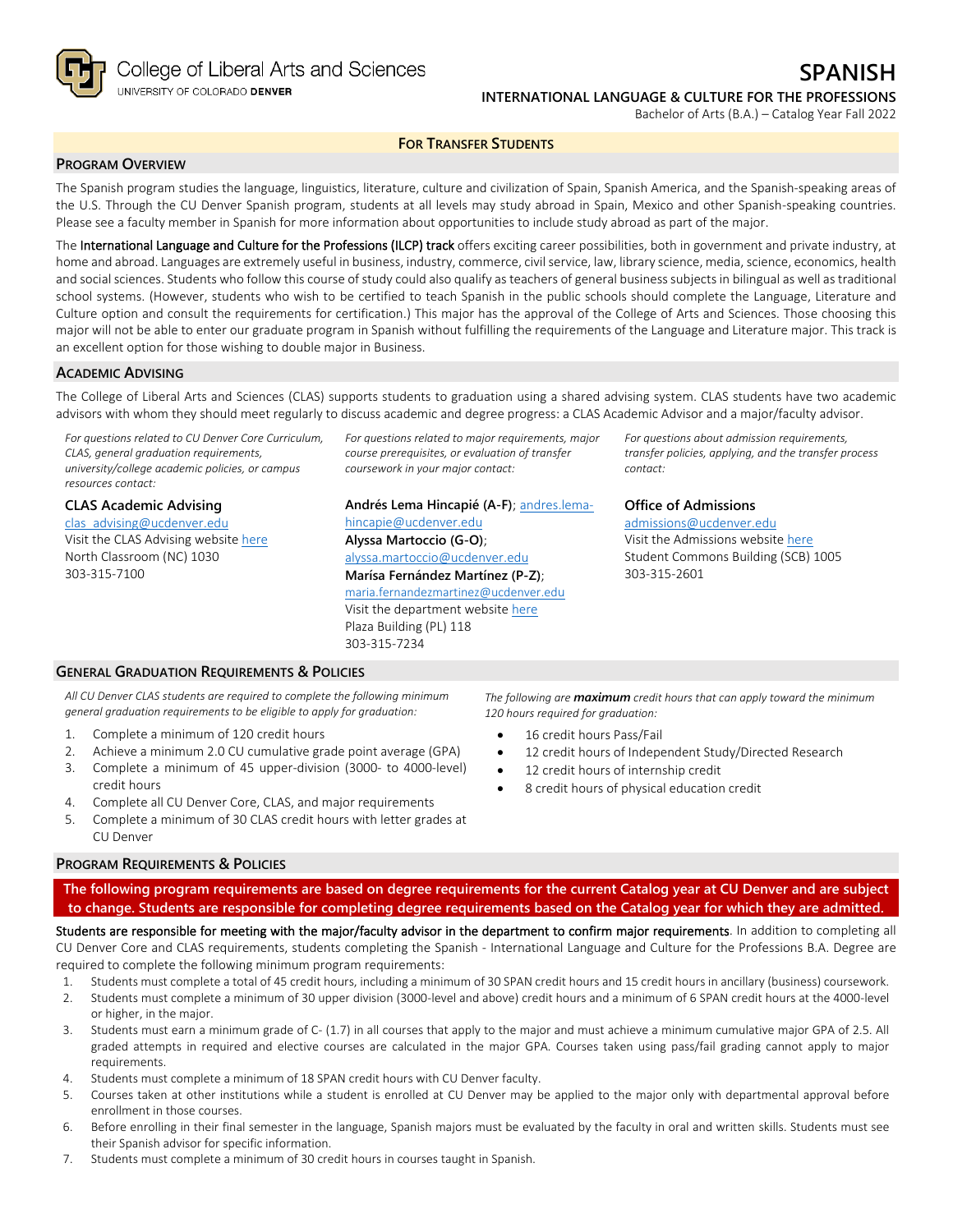College of Liberal Arts and Sciences UNIVERSITY OF COLORADO DENVER

Bachelor of Arts (B.A.) – Catalog Year Fall 2022

#### **FOR TRANSFER STUDENTS**

## **COURSEWORK THAT CAN BE COMPLETED AT PREVIOUS INSTITUTION**

The following is a "bucket" of requirements students can complete prior to transferring to CU Denver, including equivalent Colorado Community College System (CCCS) courses. To determine the equivalencies of courses to be completed at non-CU Denver institutions, students can visit [www.transferology.com](http://www.transferology.com/)**.** It is critical students connect with a CU Denver academic advisor to ensure planned courses will transfer *and* apply to CU Denver degree requirements. All non-CU Denver coursework must be completed with a C- or better to be eligible for transfer.

Students interested in completing an Associate (A.A. or A.S.) Degree or a [Colorado Statewide Transfer Articulation Agreement or Degree with](https://highered.colorado.gov/transfer-degrees)  [Designation \(DWD\)](https://highered.colorado.gov/transfer-degrees) must work with their community/junior college academic advisor to create an academic plan that accounts for all degree or transfer articulation agreement requirements. Colorado Community College Students may also explore the option to complet[e Reverse Transfer](https://highered.colorado.gov/students/attending-college/colorado-reverse-transfer) at CU Denver.

| <b>CU Denver Requirements</b>                                             | <b>CU Denver</b><br><b>Credits</b> | <b>CCCS Equivalent Courses &amp; Notes</b>                                                                                                                                                                            |  |
|---------------------------------------------------------------------------|------------------------------------|-----------------------------------------------------------------------------------------------------------------------------------------------------------------------------------------------------------------------|--|
| <b>CU Denver Core Curriculum Requirements</b>                             | $34 - 40$                          |                                                                                                                                                                                                                       |  |
| ENGL 1020 - Core Composition I                                            | 3                                  | <b>ENG 1021</b>                                                                                                                                                                                                       |  |
| ENGL 2030 - Core Composition II                                           | $\overline{3}$                     | <b>ENG 1022</b>                                                                                                                                                                                                       |  |
| Mathematics                                                               | $3 - 4$                            | MAT 1340 recommended or GT-MA1                                                                                                                                                                                        |  |
| Arts                                                                      | $\overline{3}$                     | SPA 2011 or GT-AH                                                                                                                                                                                                     |  |
| Humanities                                                                | 3                                  | SPA 2012 or GT-AH or GT-HI                                                                                                                                                                                            |  |
| <b>Behavioral Sciences</b>                                                | $3 - 4$                            | ECO 2001 or GT-SS                                                                                                                                                                                                     |  |
| Social Sciences                                                           | $3 - 4$                            | ECO 2002 or GT-SS or GT-HI <sup>*</sup>                                                                                                                                                                               |  |
| Natural/Physical Science with lab                                         | $4 - 5$                            | GT-SC1                                                                                                                                                                                                                |  |
| Natural/Physical Science without lab or Math                              | $3 - 5$                            | GT-SC2 or GT-MA1 (except the course used for Core Math) or GT-SC1                                                                                                                                                     |  |
| International Perspectives                                                | 3                                  | Additional GT-AH, HI, SS* (see note below)                                                                                                                                                                            |  |
| Cultural Diversity                                                        | 3                                  | To be completed at CU Denver. This requirement must be completed with an<br>upper-division course and CCCS courses will not apply.                                                                                    |  |
| <b>CLAS Graduation Requirements</b>                                       | $15 - 29$                          |                                                                                                                                                                                                                       |  |
| <b>CLAS Communicative Skills</b>                                          | 3                                  | COM 1150 or PHI 1013                                                                                                                                                                                                  |  |
| CLAS Second Language                                                      | $0 - 10$                           | e.g., SPA 1012 or ASL 1122<br>Students have several options to fulfill this requirement. Please consult a CU<br>Denver CLAS Academic Advisor.                                                                         |  |
| <b>CLAS Humanities</b>                                                    | 3                                  | Any transferrable LIT, HIS, HUM, or PHI course                                                                                                                                                                        |  |
| <b>CLAS Behavioral Sciences</b>                                           | $3 - 4$                            | Any transferrable ANT, COM, or PSY course (except GT-SC courses)                                                                                                                                                      |  |
| <b>CLAS Social Sciences</b>                                               | $3 - 4$                            | Any transferrable ECO, ETH, GEO, POS, or SOC course (except GT-SC courses)                                                                                                                                            |  |
| CLAS Natural/Physical Science with lab                                    | $3 - 5$                            | GT-SC1<br>If students complete only one science course with a lab for the CU Denver Core<br>Curriculum, this course must have an associated lab.                                                                      |  |
| <b>SPAN Prerequisite Courses</b>                                          | 16                                 | The following SPAN courses are not required for the SPAN major; however,<br>students must demonstrate or achieve proficiency equivalent to SPAN 2120 at<br>CU Denver in order to progress to SPAN major courses.      |  |
| SPAN 1010 Beginning Spanish I                                             | 5                                  | SPA 1011                                                                                                                                                                                                              |  |
| SPAN 1020 Beginning Spanish II                                            | 5                                  | SPA 1012                                                                                                                                                                                                              |  |
| SPAN 2110 Second Year Spanish I                                           | 3                                  | SPA 2011<br>Course can fulfill CU Denver Core Arts                                                                                                                                                                    |  |
| SPAN 2120 Second Year Spanish II                                          | 3                                  | SPA 2012<br>Course can fulfill CU Denver Core Humanities                                                                                                                                                              |  |
| <b>SPAN Perquisite &amp; Ancillary Courses</b>                            | 16                                 | The following courses are prerequisite and ancillary business courses for the<br>International Language and Culture for the Professions track of the SPAN major.                                                      |  |
| ECON 2012 Principles of Economics:<br>Macroeconomics                      | $\mathsf{3}$                       | ECO 2001<br>Course can fulfill CU Denver Core Behavioral Sciences                                                                                                                                                     |  |
| ECON 2022 Principles of Economics:<br>Microeconomics                      | 3                                  | ECO 2002<br>Course can fulfill CU Denver Core Social Sciences                                                                                                                                                         |  |
| MATH 1110 College Algebra                                                 | 4                                  | MAT 1340<br>Course can fulfill CU Denver Core Mathematics                                                                                                                                                             |  |
| MGMT 1000 Introduction to Business                                        | 3                                  | <b>BUS 1015</b>                                                                                                                                                                                                       |  |
| ACCT 2200 Financial Accounting and Financial<br><b>Statement Analysis</b> | 3                                  | ACC 1021                                                                                                                                                                                                              |  |
| Minimum Applicable Transfer Credits<br>Recommended:                       | 60                                 | Students completing less than 60 applicable transfer credits will have additional<br>credits to complete at CU Denver. Students needing general elective credits<br>should consult a CU Denver CLAS Academic Advisor. |  |

*\**The applicability of Guaranteed Transfer (GT Pathways) courses to specific CU Denver Core Curriculum requirements requires completion of a block of five courses: two GT-AH courses; one GT-HI course; one GT-SS course; and one additional GT-AH, GT-HI, or GT-SS course.